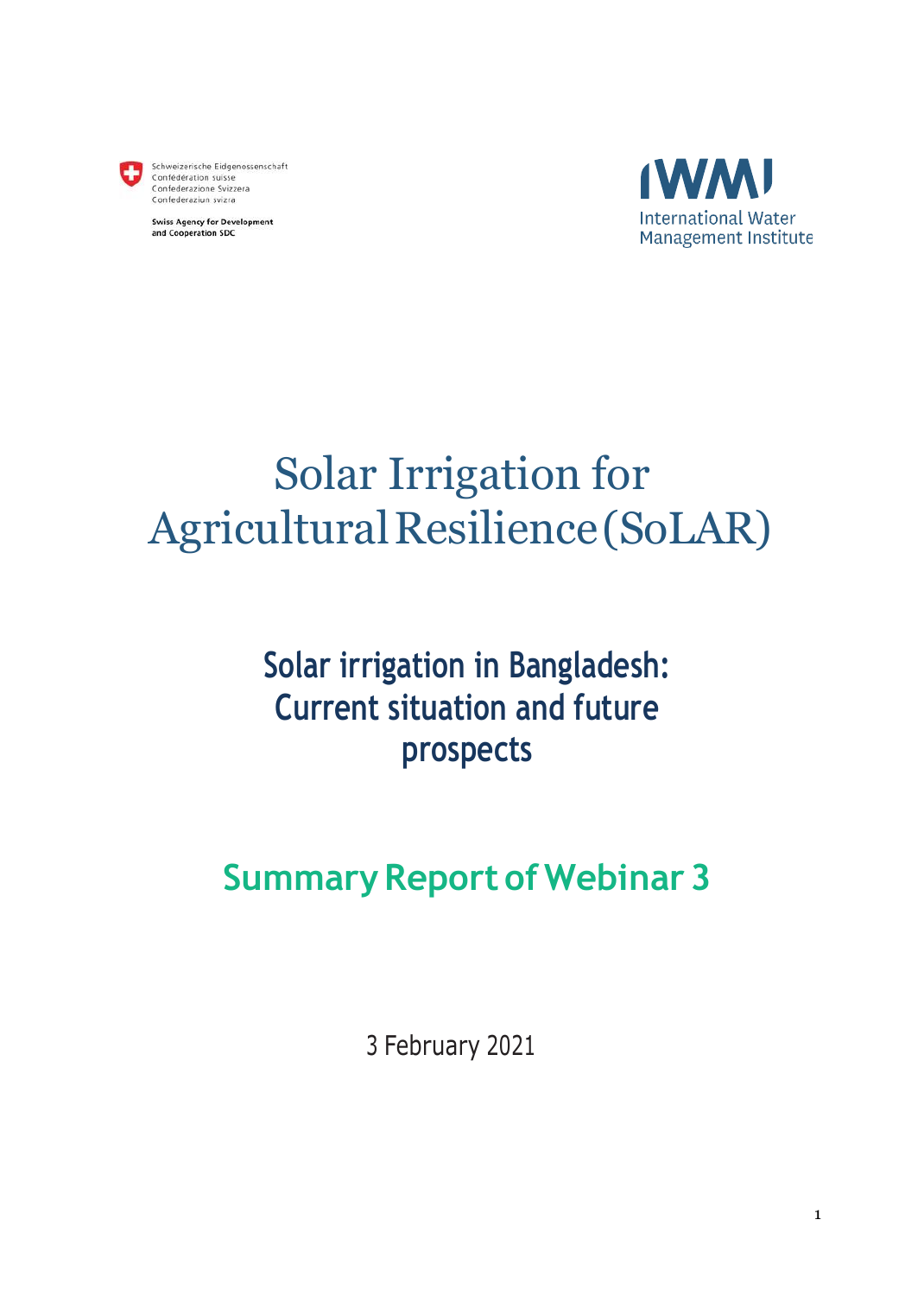## Table of Contents

| Top three take away from the webinar 3, and how and whether SoLAR future work can address them? 13 |  |
|----------------------------------------------------------------------------------------------------|--|
|                                                                                                    |  |

### List of Tables

| Table 1: Schedule of Webinar 3               |               |
|----------------------------------------------|---------------|
| Table 2:Q&A with Anthony Jude                | 5.            |
| Table 3:Q&A with Dr. Marie-Charlotte Buisson | 8             |
| Table 4: Components under PM KUSUM scheme    | q             |
| Table 5:Q&A with Mr J.K. Jethani             | 11            |
| Table 6: Questions to panellists             | $12 \text{ }$ |

### List of Abbreviations

| <b>IWMI</b>     | International Water Management Institute       |
|-----------------|------------------------------------------------|
| <b>SIP</b>      | <b>Solar Irrigation Pumps</b>                  |
| <b>IDCOL</b>    | Infrastructure Development Corporation Limited |
| SoLAR           | Solar Irrigation for Agricultural Resilience   |
| <b>SERD</b>     | Southeast Asia Regional Department             |
| <b>SARD</b>     | South Asia Regional Department                 |
| SREDA           | Sustainable and Renewable Energy Development   |
|                 | Authority                                      |
| <b>SPV</b>      | Solar Photo voltaic                            |
| <b>BADC</b>     | Bangladesh Agricultural Development            |
|                 | Corporation                                    |
| <b>BREB</b>     | Bangladesh Rural Electrification Board         |
| <b>BMDA</b>     | Barind Multipurpose Development Authority      |
| <b>BARD</b>     | Bangladesh Academy for Rural Development       |
| <b>BADC</b>     | Bangladesh Agricultural Development            |
|                 | Corporation                                    |
| <b>BREB</b>     | Bangladesh Rural Electrification Board         |
| <b>PM-KUSUM</b> | Pradhan Mantri Kisan Urja Suraksha evam        |
|                 | Utthaan Mahabhiyan                             |
| <b>RE</b>       | Renewable Energy                               |
| <b>DISCOM</b>   | <b>Distribution Companies</b>                  |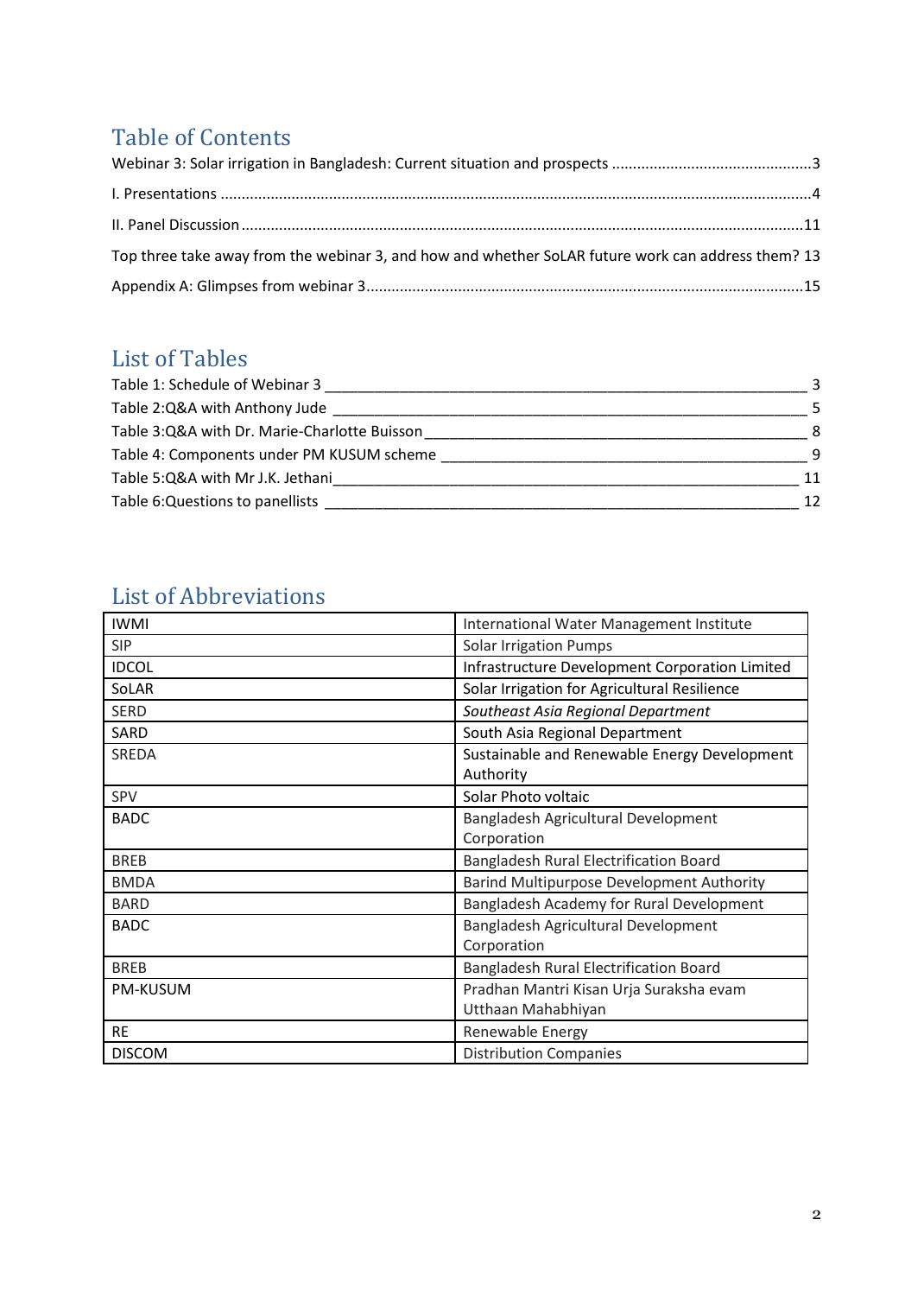#### <span id="page-2-0"></span>Webinar 3: Solar irrigation in Bangladesh: Current situation and prospects

The region in focus for webinar 3 was Bangladesh. The country is one of the most climate-vulnerable places in South Asia, and solar irrigation could help mitigate climate shocks. Webinar 3 was titled*: 'Solar Irrigation in Bangladesh: current situation and future prospects'*. The webinar was attended by 68 people, including the four speakers and the four panellists. Dr Aditi Mukherji moderated the session.

Bangladesh has committed to reducing its carbon emissions unconditionally by 5% by 2030 in its Nationally Determined Contributions (NDCs) pledges under UNFCCC. Solar irrigation provides an excellent opportunity to achieve carbon emission reductions by replacing diesel pumps in off-grid areas with a cleaner energy alternative. Till mid-2020, more than 1800 solar irrigation pumps had been set up, with a total installed capacity of 46.2 MW, and this is expected to expand substantially in the coming years. The Infrastructure Development Corporation (IDCOL) is a pioneer in developing the SIPs business model in Bangladesh. It has set a target of installing 10,000 SIPs by 2027. Other organisations like BMDA, BADC, and BREB have also promoted solar irrigation pumps in the country. The purpose of this third webinar was to explore some of the broader questions around clean energy transition and solar irrigation in Bangladesh, viz., Is Bangladesh on track to meet its targets for solar irrigation pumps? What are some of the operational models for SIP promotion in the country? What are the challenges and emerging opportunities for this sector in the coming decade? Experts and practitioners working in the solar irrigation sector, both from Bangladesh and outside, were invited to discuss the current status and future challenges for solar irrigation expansion in Bangladesh.

| Webinar   | Date & time           | <b>Speakers/Presenters</b> | <b>Panellists</b>  |
|-----------|-----------------------|----------------------------|--------------------|
| Webinar 3 | 3 February 2021(3:00- | Mr Anthony Jude            | Mr Mohammad Sarwar |
|           | 5:00 PM IST)          | Mr Mohamad Golam           | Hossain            |
|           |                       | Sarware Kainat             | Ms Salima Jahan    |
|           |                       | Dr Marie-Charlotte         | Md Shamshul Huda   |
|           |                       | <b>Buisson</b>             | Mr Anwar Hossain   |
|           |                       | Mr JK Jethani              |                    |

#### <span id="page-2-1"></span>*Table 1: Schedule of Webinar 3*

Recording of webinar 3:<https://www.youtube.com/watch?v=EePUjoRWe6c>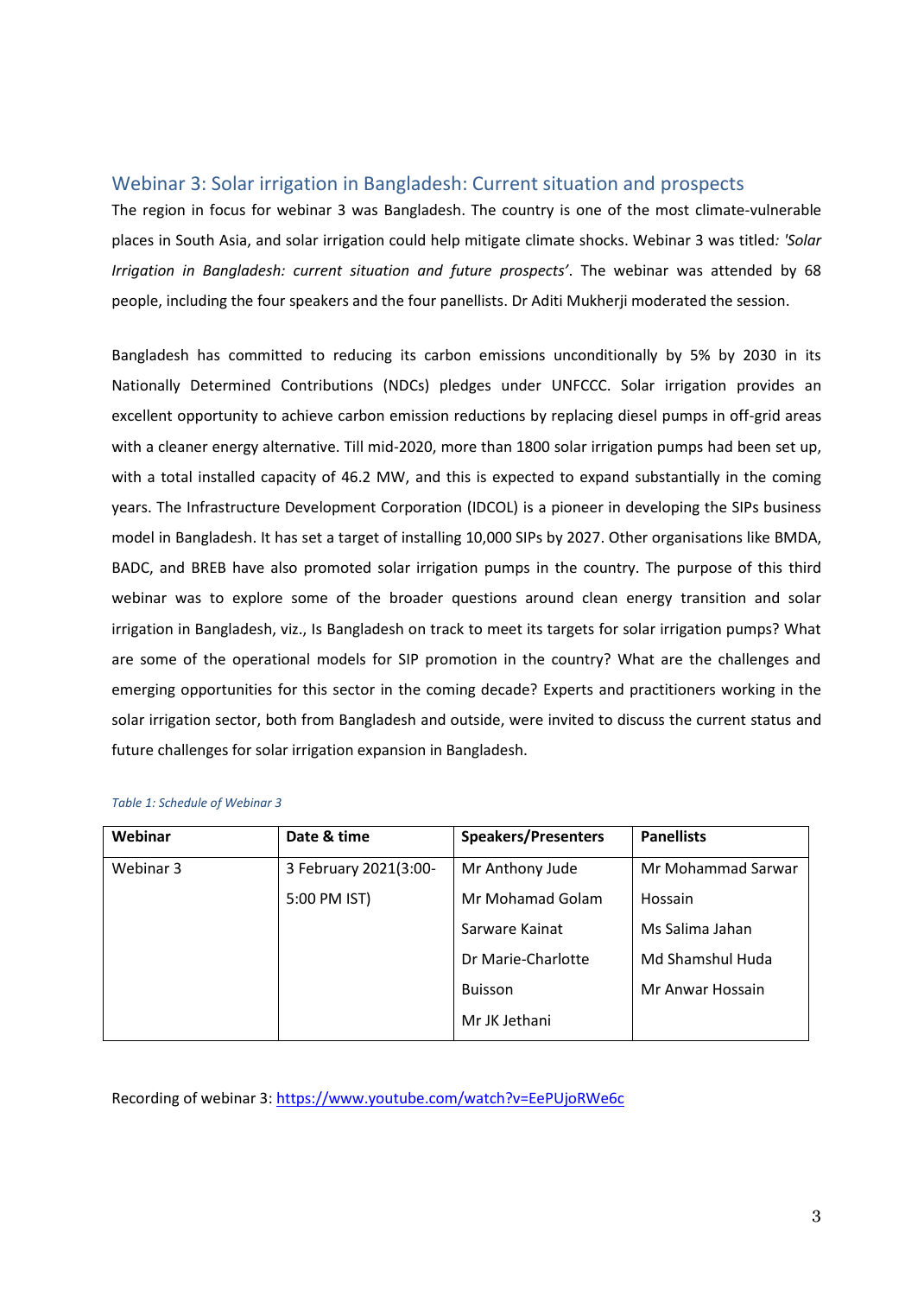#### <span id="page-3-0"></span>I. Presentations

a) Roadmap of solar irrigation in Bangladesh

*Mr Anthony Jude, Senior Energy Adviser (as consultant) to Energy Divisions in Southeast Asia Regional Department (SERD) and Energy Division, South Asia Regional Department (SARD) of Asian Development Bank, gave a presentation in this session.*

Mr Jude is one of the principal authors of the 'Roadmap for solar irrigation in Bangladesh' as prepared by ADB for the coming decade, i.e., 2021-2030. He presented the likely policy pathway to transition from diesel-based irrigation to SIPs in Bangladesh from this roadmap. The roadmap aimed at a maximum new PV capacity of 2000 MWp and proposed an approach comprising three components -

Component A: Standalone SIP systems to replace diesel pumps, with a target of 1,000 MWp capacity by 2030 and with a budget of USD1.54 billion. Grants will cover at least 50% of the project cost initially, which can be reduced up to 40% if the equipment costs go down.

Component B: Hybridisation/solarisation of electric grid-connected pumps, with a target of 25 MWp capacity by 2023 under the net-metering scheme. This will be the pilot phase, and conditional on positive assessment, an additional 475 MWp is targeted by 2030. However, this is only for existing electric pumps and does not replace diesel pumps with hybrid electric pumps. The pilot phase is expected to cost around USD20 million, out of which 30% is proposed as grant financing.

Component C: Decentralised ground-mounted SPV systems on agricultural lands, where solar energy production and agriculture will go hand-in-hand. Farmers or private developers are envisioned to become independent power producers setting up projects ranging between 50 kWp - 10 MWp, but without compromising agricultural production. DAE and SREDA provide technical guidance on continuing cultivation below the panels and set acceptable limits to yield reduction before green-lighting such projects. 25 MWp capacity is targeted under Component C in the pilot phase, with a budget of USD25 million (USD5 million in loans/grants). After a positive assessment, an additional 475 MWp is to be set up by 2030. Farmers are expected to take an equity stake in these projects.

In these above plans, grid connection is likely to play an important role. It assumes that farmers/ sponsors who took loans and invested their own money will sell excess electricity back to the grid and help recover their investments. But despite the recent progress in extending grid connection across the country, this is likely to be a challenge. Last-mile connectivity issues are reporting huge voltage drops along distribution lines that restrict energy evacuation into the system. It will require more investments in the distribution network and substations to help improve voltage regulation before grid connection can be scaled up.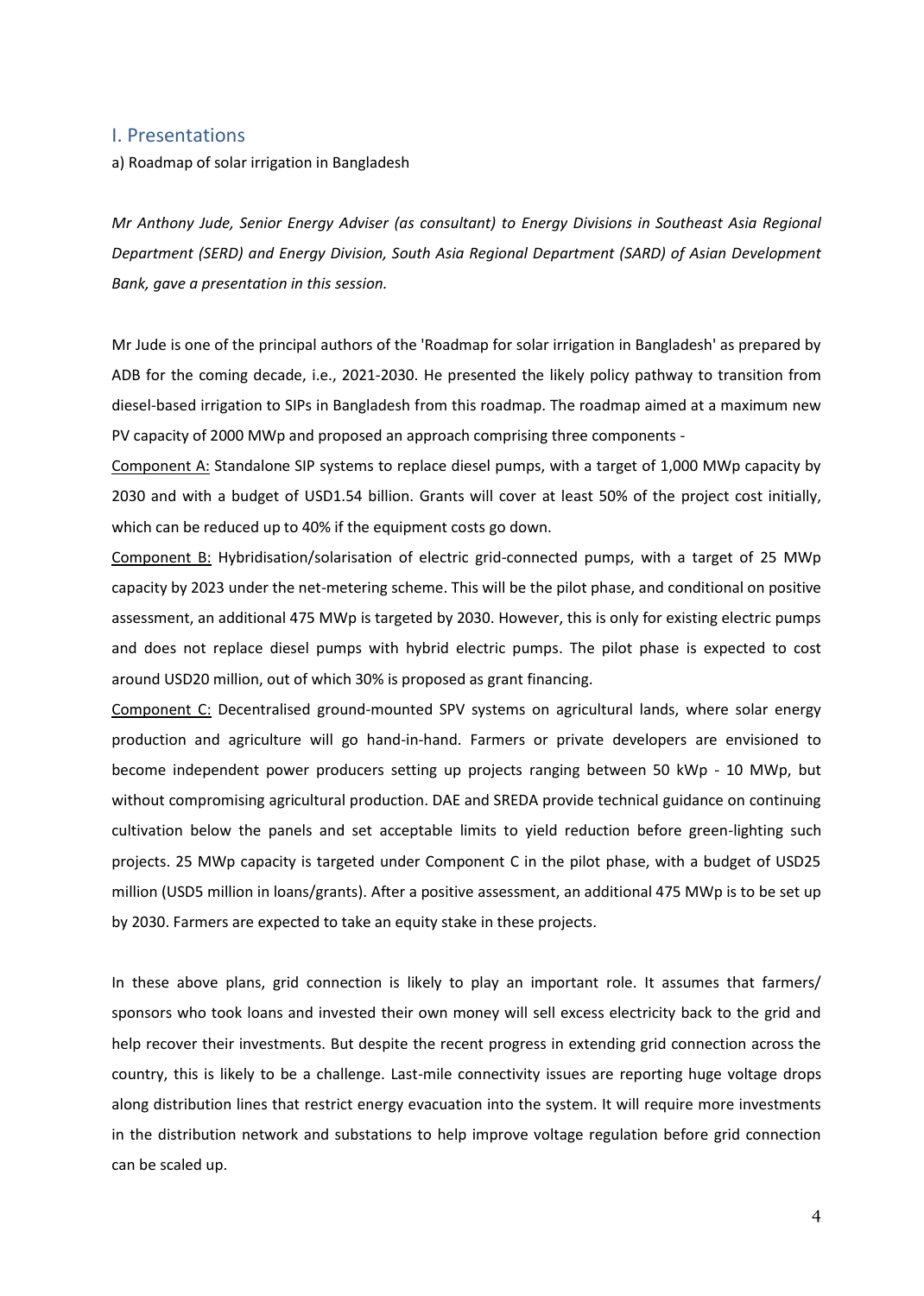Financing this ambitious roadmap is another challenge. In the Paris climate agreement, Bangladesh Government indicated to put aside USD 600 million for Solar PV. Taking a cue from that, the roadmap suggests the government create a SIP fund and put aside 250 million for this purpose. Another USD 400- 500 million is expected to be provided by international donor agencies and climate funds. The remaining amount is to be raised from the private sector in Bangladesh, including commercial banks, project developers and farmers.

Mr Jude spoke about how the transition from diesel to solar would require a specific enabling environment that tackles issues of the institution, finance and sustainability. In the context of the energy-water-agricultural nexus, there is a need to promote efficient agricultural and micro-irrigation practices. To maintain quality, SREDA should work with different agencies to set technical standards for solar equipment. Standardised financing products and credit availability at concessional rates for farmers are also crucial if this roadmap has to be achieved. To ensure project sustainability, the roadmap suggests raising farmer awareness, developing some insurance mechanisms for loan processing, technical support for O&M, and 2% of the grant money allocated to implementing agencies for developing a proper O&M plan.

Mr Jude also emphasised that the roadmap envisions a transformational change that not only addresses climate change but will help farmers fight poverty by gaining an equity stake in the SIP investments. Especially component C of the roadmap can play a crucial role in this transformational change.

| SI no | <b>Questions</b>                        | <b>Answers</b>                                  |
|-------|-----------------------------------------|-------------------------------------------------|
| 1.    | How big is the area for Component C?    | Mr Jude mentioned that since land is a big      |
|       | (Marie-Charlotte Buisson)               | issue, they have kept this flexible, and it is  |
|       |                                         | up to the farmers to decide how large a         |
|       |                                         | project they want to set up, a 50 KWp or few    |
|       |                                         | megawatts peak projects, which will require     |
|       |                                         | areas in acres. It will depend on how many      |
|       |                                         | farmers (5, 10 or 50) come together and get     |
|       |                                         | the consolidated land for setting up the        |
|       |                                         | project.                                        |
|       |                                         |                                                 |
| 2.    | What has been the experience of the     | Although BREB received 4000 applications        |
|       | solar<br>irrigation<br>project<br>being | initially, by the end of 2020, it came down to  |
|       | implemented by BREB vis-a-vis the       | just 400 applications. One of the challenges    |
|       | solar irrigation projects implemented   | was that grid extension has not taken place     |
|       | by the others? (Devendra Adhikari)      | fully (only ~68%). Currently, grid extension is |

<span id="page-4-0"></span>*Table 2:Q&A with Anthony Jude*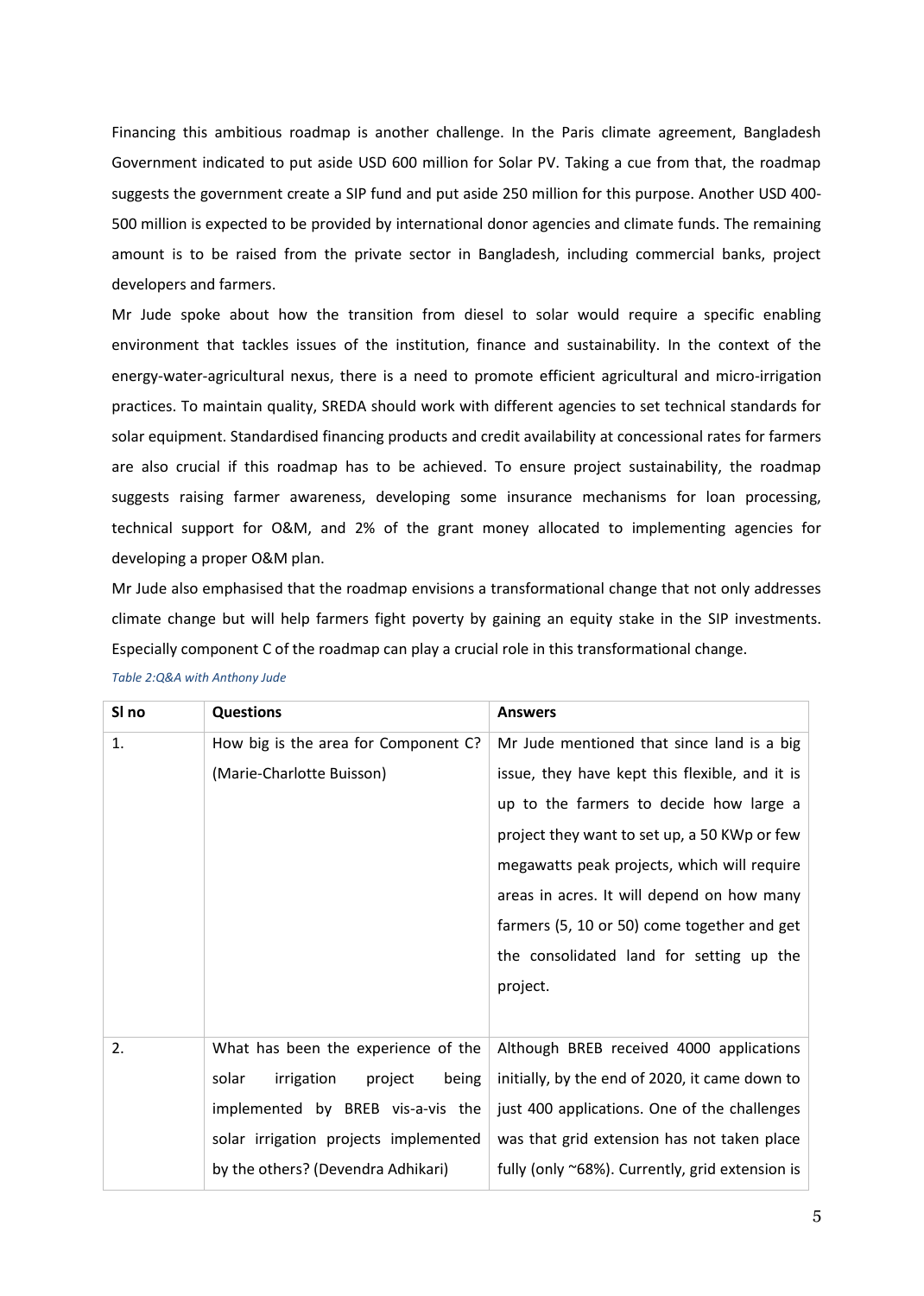up to 98%. BREB also raised the grant financing portion to 50% to shore up more demand. Other organisations like BADC have an even higher grant portion (up to 65%), as for them, the SIP programme is about extending irrigation service.

#### b) Solar Irrigation: Future prospects

*Mr Mohammad Golam Sarware Kainat, Director (Joint secretary), Renewable Energy, Sustainable and Renewable Energy Development Authority (SREDA) of Power Division under Ministry of Power, Energy and Mineral Resources, Bangladesh, gave a presentation in this session.*

Mr Kainat discussed the current situation and prospects of solar irrigation in Bangladesh, focusing on the issue of grid connection of SIPs from SREDA's perspective. SREDA has two primary functions: promoting renewable energy and adopting energy efficiency plus energy conservation measures. Despite Bangladesh's carbon emissions being very low, it has committed to its NDC target to reduce GHG emissions by 5% unconditionally till 2030. Transitioning to solar energy will not only achieve a reduction in greenhouse gas emissions but will play a crucial role in Bangladesh's food and energy security.

Both in terms of addressing climate change impacts and mitigating the risks of international oil price rise, solar irrigation has potentially a significant role to play, provided a suitable business model can be developed. One of the critical challenges in the expansion of solar pumps is that electricity connection has already reached almost all corners of the country and solar irrigation faces tough competition from electric pumps.

From the government's side, many policies (7th FYP, Minor Irrigation Policy, 2017, Bangladesh Delta Plan, National Agricultural Policy, 2018, National Agricultural Mechanization Policy, 2019 etc.) have been developed to encourage the use of solar irrigation pumps. Mr Kainat mentioned that currently1.24 million diesel pumps are operational in BD, which uses approximately 1.25 million tons of fuel annually and costs around 45.8 billion BDT to import. The solar roadmap envisioned replacing 0.32 million diesel pumps and reducing annual diesel use by 0.3 million tonnes. Currently, SIP installed capacity in BD is around 46 MW, most of which is in Rangpur, followed by Khulna. Most of the current SIPs are through IDCOL, with BADC, BMDA, BREB and RDA. Other organisations have also planned new SIP projects, including 2000 SIPs by BREB, 11 SIPs by BARD, and another eight projects by BARI in the coastal regions.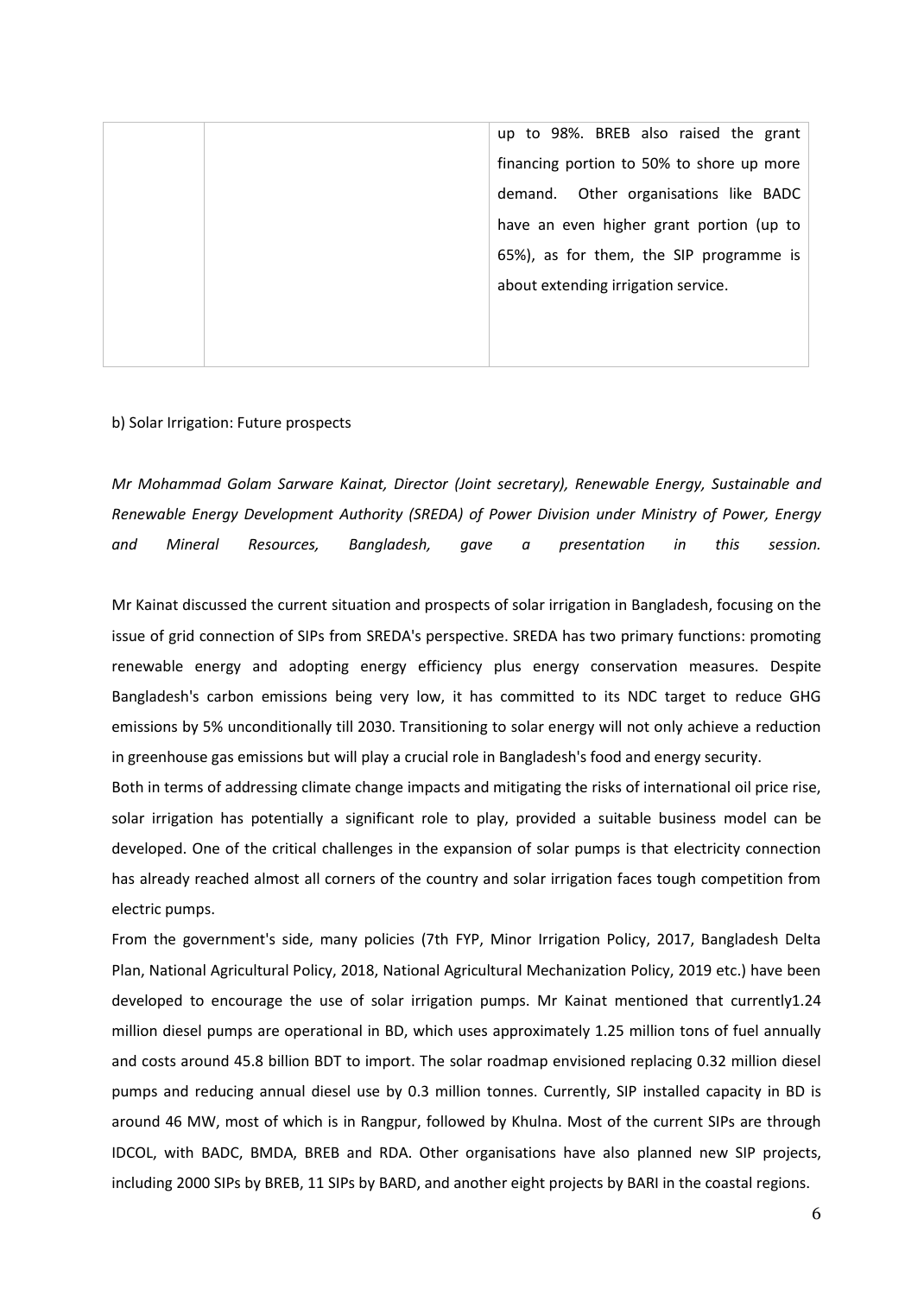Finally, Mr Kainat highlighted some of the main challenges for the promotion of SIPs in BD, which include – excess energy utilisation in the irrigation off-season (further complicated by the fact that often these SIPs are located in the middle of farmers' fields, making it difficult to connect with grid), competition with electric pumps due to rapid grid expansion, finding suitable business models etc.

The government has already worked on the SIP grid integration models and net metering guidelines, enabling farmers/sponsors to sell their power to the national grid, against which they will get credits that will be squared off at the end of the financial year.

#### c) Early results from IWMI-IDCOL Impact Evaluation study

#### *Dr Marie-Charlotte Buisson, Researcher, IWMI, gave a presentation in this session.*

Dr Marie-Charlotte Buisson presented some early results from the IWMI-IDCOL impact assessment study, focusing on how SIPs have developed in Bangladesh till now through the experience of IDCOL SIPs; and highlighting the challenges and opportunities it has encountered.

Dr Buisson started by reminding the audience that the SIP sector is still nascent, as SIPs irrigate a minuscule area compared to the site under diesel and electric pumps. But even at this nascent stage, already there are a rich set of different institutional and financial models for SIP promotion – IDCOL's fee-for-service model, the soon to be implemented ownership model of BREB and the group ownership models of BMDA, BADC, RDA etc. Currently, the primary model is the fee-for-service model of IDCOL, where sponsors (either private/ non-profit organisations) get a grant plus loan from IDCOL to set up SIPs (with 15% own equity) and then sell water to farmers against irrigation charges.

Based on telephone surveys conducted in 2020 on a representative random sample of IDCOL SIPs, she found that the demand for irrigation during monsoon season is relatively low. 49% of schemes provided any irrigation during this season, and even for these schemes only, 35% of the command area required any irrigation. Also, very few SIPs provided any other service than irrigation during this season. During this season, Aman was the most important crop, with few growing other crops like Aus, jute, chilli, maise. She also found that in terms of allocation of irrigation water, in 58% of cases, the operators decided to allocate water based on their observation, 36% when farmers demanded, and 5% cases on a watering schedule established in advance. More importantly, in 65% of cases, they did not require the presence of the farmer during irrigation, in contrast to diesel irrigation which requires constant presence and effort from the farmer side. In terms of the beneficiaries, she found that 36% of farmers receiving irrigation from SIP were not the direct owner of the land (share-cropper/tenant), and 62% were tiny farmers (cultivating less than 0.5 acres).

In 2020, there was cyclone Amphan in May, and 2 SIPs in Khulna were damaged, but other than that, it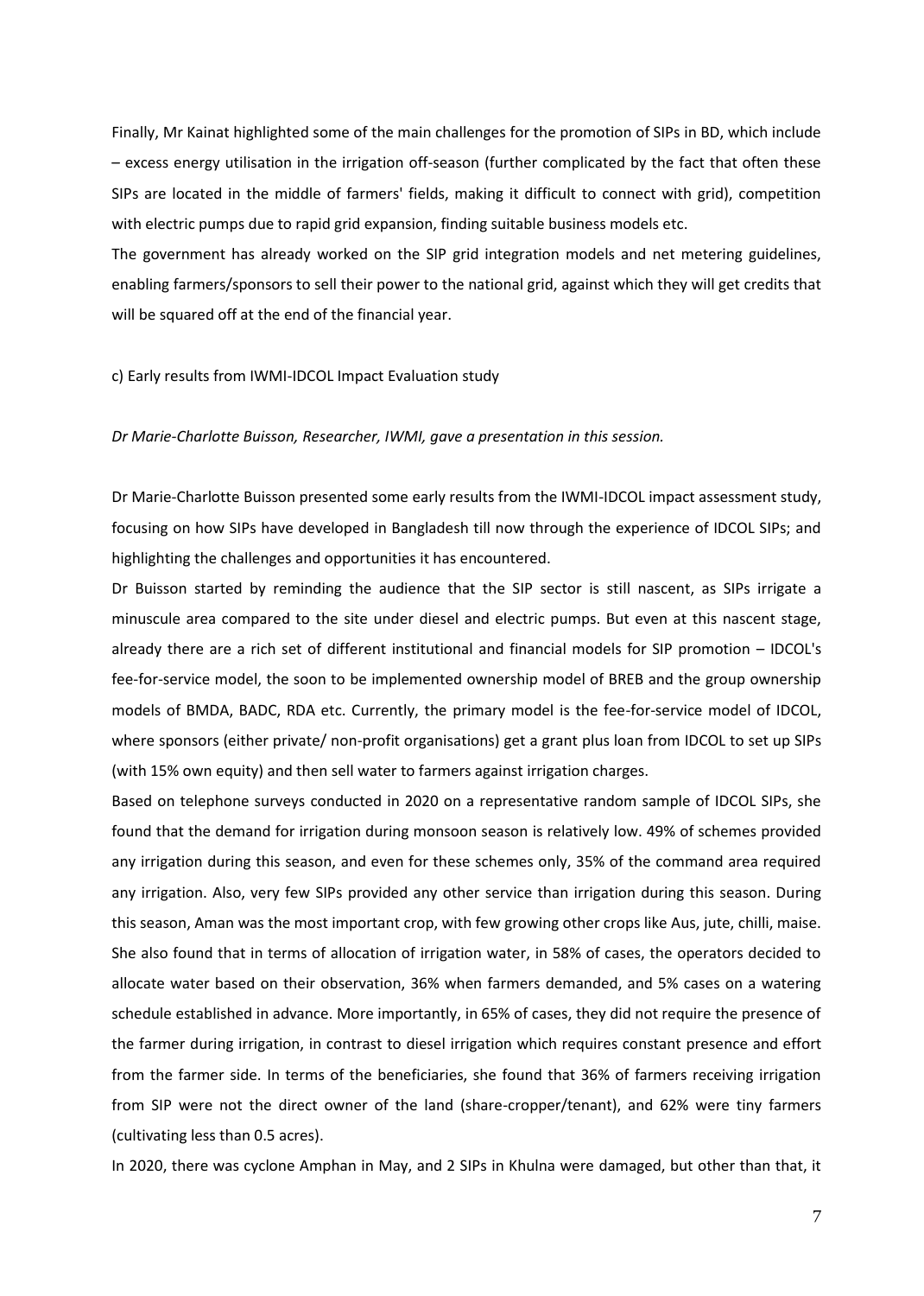did not affect the pumps' operation much. Then the floods happened during July-August, which completely flooded two SIP command areas, but more importantly, 25 SIPs did not require any irrigation due to the heavy rainfall. Covid-19 was another vital factor in 2020, but it had a minimal effect on SIP operation (except for some delay in fee collection). The impact of COVID mainly was in terms of access and cost of inputs and labour for the farmers.

In terms of challenges, based on secondary data, she found that actual cropped area and actual irrigation charges for the projects were lower than the base estimates made before the start of the projects, as upper bounds of what can be achieved. It implies that the annual revenue from irrigation is lower than expected, and it will take longer for the sponsors to recover their capital investments. So there is a need to explore opportunities for making the SIP business more profitable, like developing market support through training organised for farmers and creating other revenue sources (like agricultural services and grid integration). But most importantly, Dr Buisson highlighted that this fee-for-service SIP business should not be judged on its profitability. Still, a proper appraisal would require a valuation of the cobenefits in terms of poverty alleviation, food security and climate change mitigation. For example, her preliminary calculations show that under certain assumptions, a 5% reduction in emissions from irrigation can be achieved with IDCOL's target of 10000 SIPs.

<span id="page-7-0"></span>*Table 3:Q&A with Dr. Marie-Charlotte Buisson*

| SI no          | <b>Questions</b>                       | <b>Answers</b>                                        |
|----------------|----------------------------------------|-------------------------------------------------------|
| 1.             | irrigation<br>solar<br>help<br>How can | The impact of solar irrigation on efficient water     |
|                | efficient water management? How        | use is a much broader question, but there is no       |
|                | SIP benefits farmers, especially in    | proper reason to improve water use efficiency. It     |
|                | terms of poverty alleviation and       | depends on the incentives set up and how solar is     |
|                | food<br>security? - (Mohammed          | combined with other instruments for efficient         |
|                | Mainuddin)                             | water use.                                            |
|                |                                        | Our study will look into the impact on food           |
|                |                                        | security and poverty alleviation. Still, the richness |
|                |                                        | of the fee-for-service SIP model in Bangladesh is     |
|                |                                        | that farmers themselves are not asked to pay for      |
|                |                                        | equity, and they are not the owners of the            |
|                |                                        | equipment, but they benefit from the service. So,     |
|                |                                        | it could be providing irrigation access to marginal   |
|                |                                        | farmers at a lower tariff than diesel, which is       |
|                |                                        | where probably the poverty angle will come in.        |
|                |                                        |                                                       |
| $\overline{2}$ | What models are there in practice      | Two models are available for grid-connected SIP:      |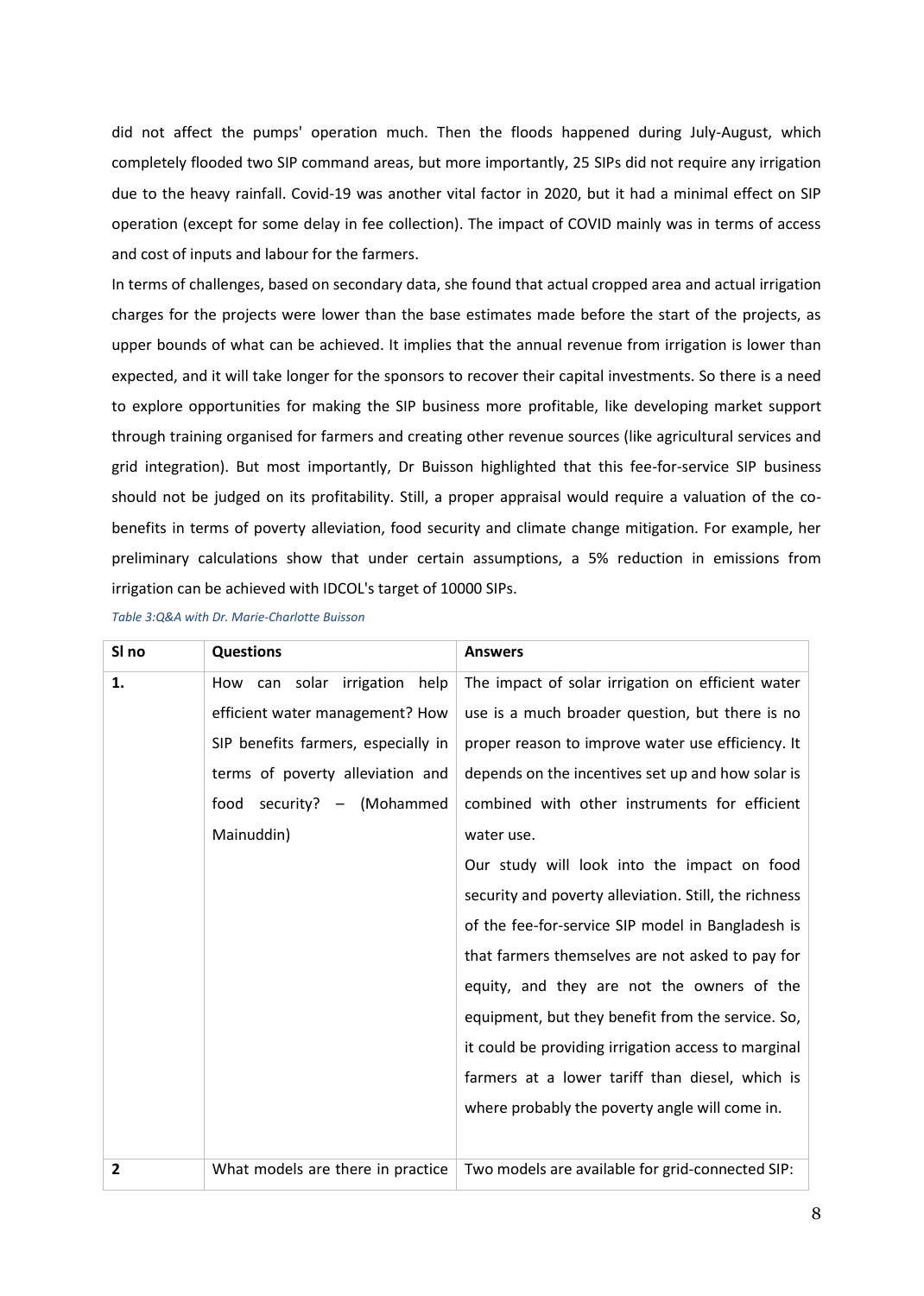|   | for governance of grid-connected   | 1) By Net metering guidelines 2018              |
|---|------------------------------------|-------------------------------------------------|
|   | solar<br>systems<br>(e.g.,<br>pump | 2) Guidelines for the grid integration of solar |
|   | ownership,<br>investment,          | irrigation 2020.                                |
|   | energy/benefit sharing, etc.)? $-$ |                                                 |
|   | (Vishnu Pandey)                    |                                                 |
|   |                                    |                                                 |
| 3 | Any grid-connected solar has been  | Grid integration SIP is in the pilot stage with |
|   | piloted in the country? What are   | one pilot project at Kushtia bearing a capacity |
|   | experiences? - (Yashoda<br>the     | of 20kW. The technical performance has so       |
|   | Yashoda)                           | far been good.                                  |
|   |                                    |                                                 |
|   |                                    |                                                 |

d) Challenges and opportunities of grid-connected solar irrigation pumps in India:

*Mr J.K. Jethani, Director/Scientist-E in the Ministry of New and Renewable Energy (MNRE), Government of India, gave a presentation in this section.*

Mr Jethani discussed India's KUSUM programme and the plans for grid connection, highlighting the technical and socio-economic challenges faced in the process.

There are 22 million electric grid-connected pumps and 7 million diesel pumps in India that use 80% of the available groundwater resources for irrigation. Agriculture constitutes 18% of total electricity consumption in the country, and most of it is subsidised (1000 billion INR). In March 2019, the PM-KUSUM programme was launched with the following objectives –reliable daytime solar power, land degraded/non-used land, additional income for farmers, water conservation, reduction in electricity subsidy, and promotion of decentralised solar power generation. It has the overall target of achieving 30.8 GW capacity by 2022.

| <b>Components</b>  | <b>Description</b>                                                                         |  |
|--------------------|--------------------------------------------------------------------------------------------|--|
| <b>Component A</b> | 10 GW of grid-connected solar or any other RE Plants is planned to be achieved             |  |
|                    | under component A. These solar power plants of sizes between 500 KW to 2MW                 |  |
|                    | capacity to be set up by farmer groups or project developers on                            |  |
|                    | barren/uncultivable land (if on agricultural land it is to be installed in stilt fashion). |  |
|                    | DISCOMs will purchase power at a pre-fixed tariff, and the duration of PPA will be         |  |
|                    | 25 years. To incentivise the DISCOMs to buy power from these decentralised solar           |  |
|                    | power plants, they will be given procurement based incentives @ Rs. 0.40 per unit          |  |

<span id="page-8-0"></span>*Table 4: Components under PM KUSUM scheme*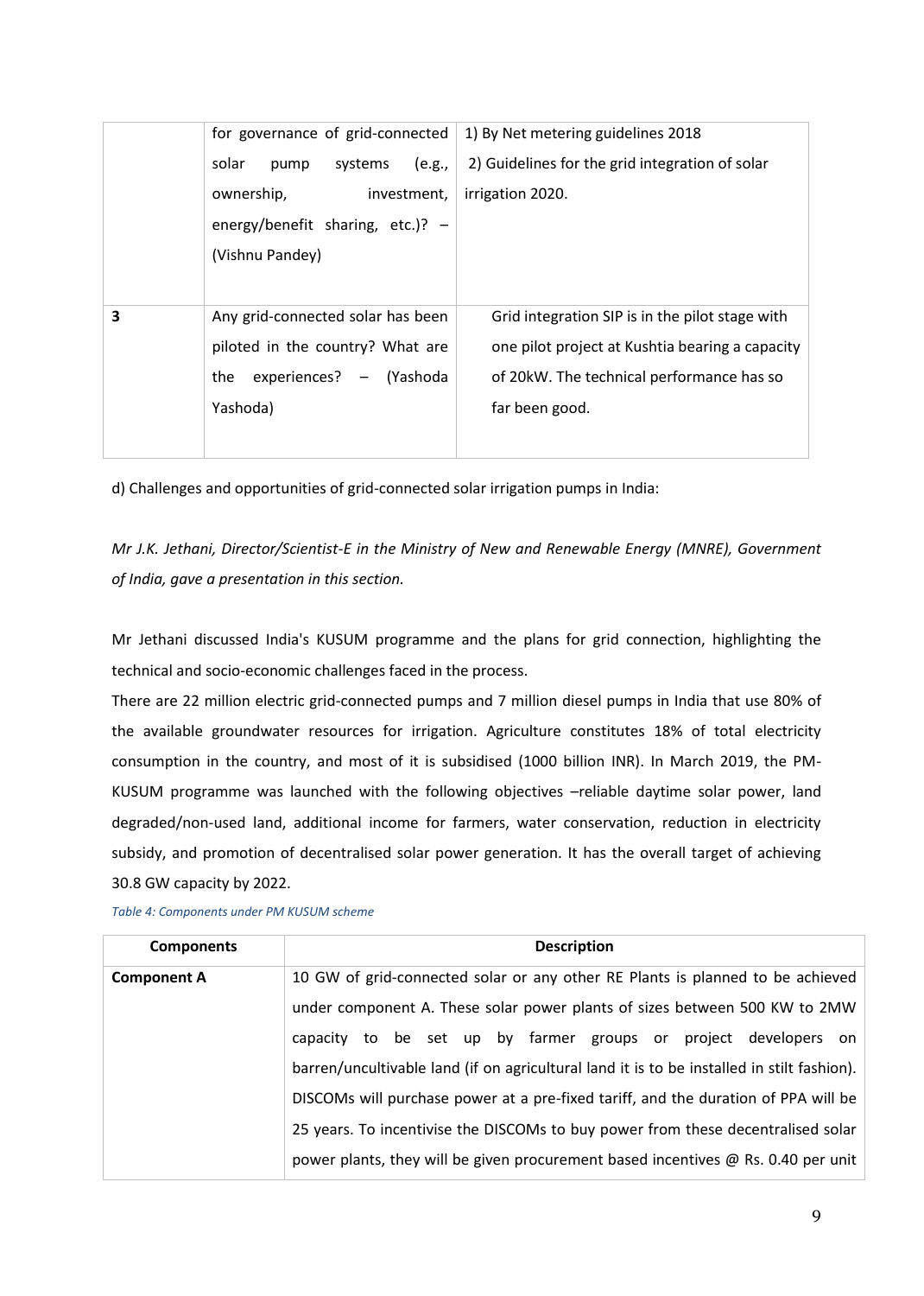|                    | for the first five years. In the case of the project set up by developers, the lease   |
|--------------------|----------------------------------------------------------------------------------------|
|                    | amount is to be paid to farmers directly by DISCOMs based on per acre per year or      |
|                    | unit energy generated per acre per year.                                               |
|                    |                                                                                        |
| <b>Component B</b> | Two million standalone Solar Ag Pumps are targeted under Component B of PM             |
|                    | KUSUM. Individual farmers, Water User Associations and community/cluster-based         |
|                    | irrigation systems are eligible under this component. The priority will be for small   |
|                    | and marginal farmers and if they use micro-irrigation systems. A minimum of 60%        |
|                    | subsidy is to be provided for these solar pumps, where the subsidy limit would be      |
|                    | up to 7.5 HP pumps. However, state governments can increase the portion of the         |
|                    | subsidy from their state budget. In Dark/Black zones, only diesel pumps will be        |
|                    | replaced if they use micro-irrigation techniques. There will also be the Universal     |
|                    | Solar Pump Controller (USPC) option to enable solar power for other activities.        |
|                    |                                                                                        |
|                    |                                                                                        |
|                    |                                                                                        |
| <b>Component C</b> | Solarisation of 1.5 million grid-connected agricultural Pumps (up to 7.5 HP), where    |
|                    | individual farmers, Water User Associations and community/cluster-based                |
|                    | irrigation systems can apply. The surplus energy from these grid-connected solar       |
|                    | pumps can be sold to DISCOM at a tariff set by the Regulator, and there will be        |
|                    | different models under component C, namely, Net Metering/ No draw from grid/           |
|                    | Feeder level solarisation. The feeder level solarisation, which instead of going after |
|                    | individual pumps, solarise the entire feeder by setting a small solar power plant      |
|                    | near the substation of the particular feeder, is often considered the most cost-       |
|                    | effective and efficient way for transitioning to solar, according to Mr Jethani. This  |
|                    | process does not require the farmer to invest and makes it easy to implement. The      |
|                    | government can recover its cost from reduced subsidies to electricity. Farmers will    |
|                    | also benefit from a reliable daytime electricity supply. They can also be incentivised |
|                    | to save on water and electricity use.                                                  |

The PM KUSUM has been included in priority sector lending, and loans can be availed for this scheme from the Agriculture Infrastructure Fund that was approved in July 2020. The government has also developed different financing models with a mix of loans, grants, and equity for the farmers to invest in solar irrigation pumps.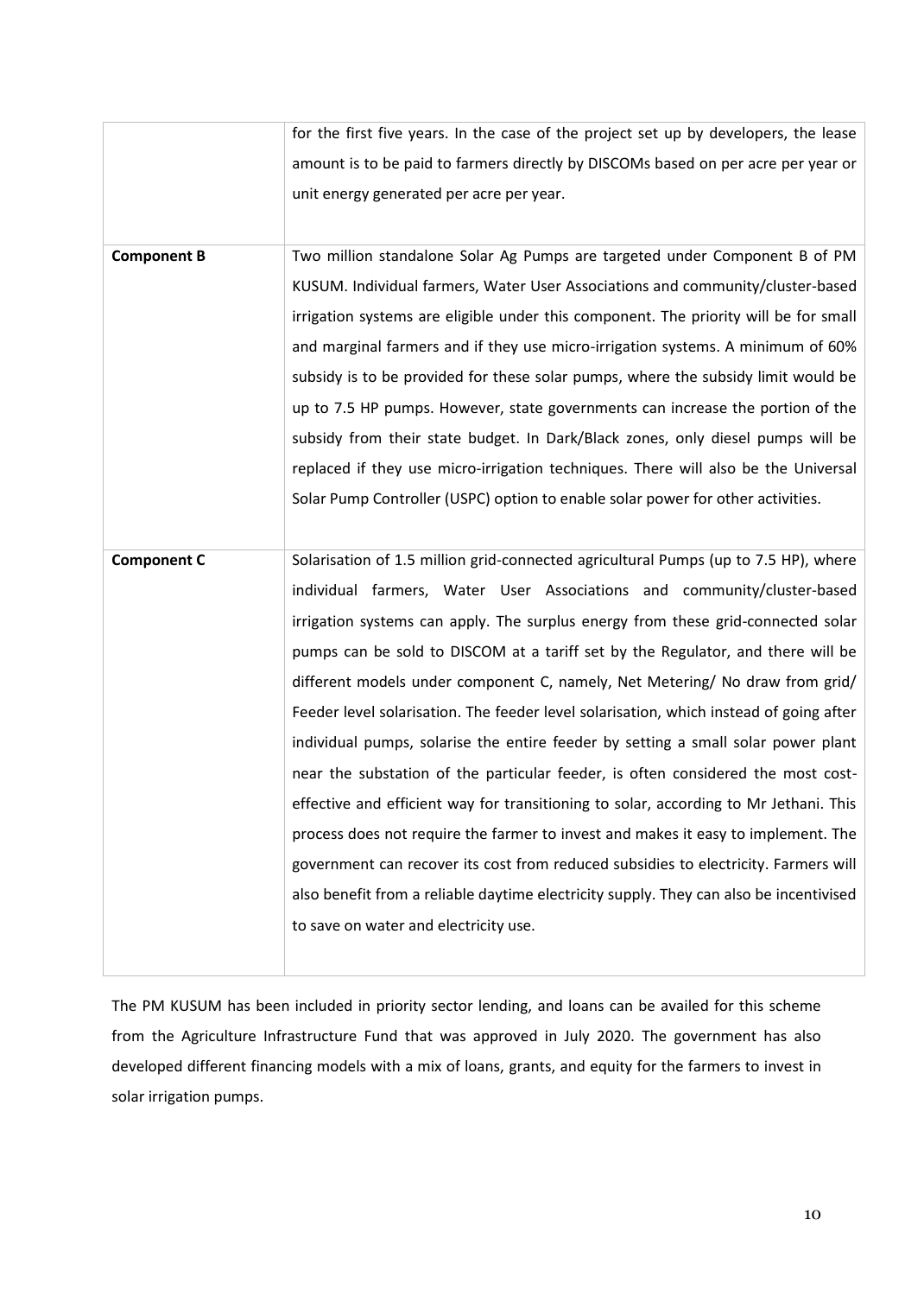#### <span id="page-10-1"></span>*Table 5:Q&A with Mr J.K. Jethani*

| SI no | <b>Questions</b>                               | <b>Answers</b>                                  |
|-------|------------------------------------------------|-------------------------------------------------|
| 1.    | Farmers can be incentivised for saving         | feeder<br>solarisation<br>Under<br>level<br>our |
|       | electricity and water - how do you ensure      | benchmark<br>programme, we will<br>the          |
|       | that farmers save water if they are            | consumption of farmers based on historical      |
|       | getting it virtually for free? I did not quite | data on average consumption per farmer per      |
|       | get that. - Especially in water-scarce         | hp. If farmers consume less than this           |
|       | areas, over-irrigation is a significant        | benchmark amount under the programme,           |
|       | concern in solar irrigation. - (März           | they will receive an incentive amount per       |
|       | Tobias).                                       | unit, as decided by the state. So, this will    |
|       |                                                | incentivise the farmers to save electricity and |
|       |                                                | water.                                          |
|       |                                                |                                                 |

#### <span id="page-10-0"></span>II. Panel Discussion

The panel for this webinar included four discussants - Mr Mohammad Sarwar Hossain -Deputy Chief Engineer in Bangladesh Agricultural Development Corporation (BADC); Ms Salima Jahan- Member (Joint Secretary), Renewable Energy; Md. Shamshul Huda - Superintending Engineer at Barind Multipurpose Development Authority (BMDA) under Ministry of Agriculture; Mr Anwar Hossain - Deputy Executive Director of Wave Foundation, Bangladesh.

Mr Jahan commented on BADC's role in promoting SIPs in Bangladesh, specifically in the context of small and marginal farmers. BADC serves as an irrigation provider by installing tube well all across the country. BADC installed its first SIP in the Dhaka division from 2009-2012. Currently, there are 243 SIPs of BADC spread across all divisions in the country, and their target is to have 1000 SIPs by 2023. BADC till now uses SIPs only for surface water irrigation. Since 76% of farmers in Bangladesh are small and marginal farmers, the benefits of SIPs must reach them. Still, it also poses a significant challenge for the government to devise a suitable business model for marginal farmers. SIPs can play an essential role for marginal farmers by providing low-cost irrigation, savings on diesel and electric pumps' operation and maintenance costs, and providing extra benefits like electricity for households, solar operated agricultural machinery, etc. According to Mr Jahan, small and marginal farmers should be targeted through an appropriately financed ownership model of SIPs.

Ms Salima Jahan from SREDA focused on the competitiveness of solar vis-à-vis electric pumps in BD and the challenges of grid connection in the country. She highlighted that while SIP has already proven to be a viable option in off-grid areas, the expansion of electricity supply across the country will open up new avenues of revenue for the existing SIPs through grid integration SREDA has already developed the policy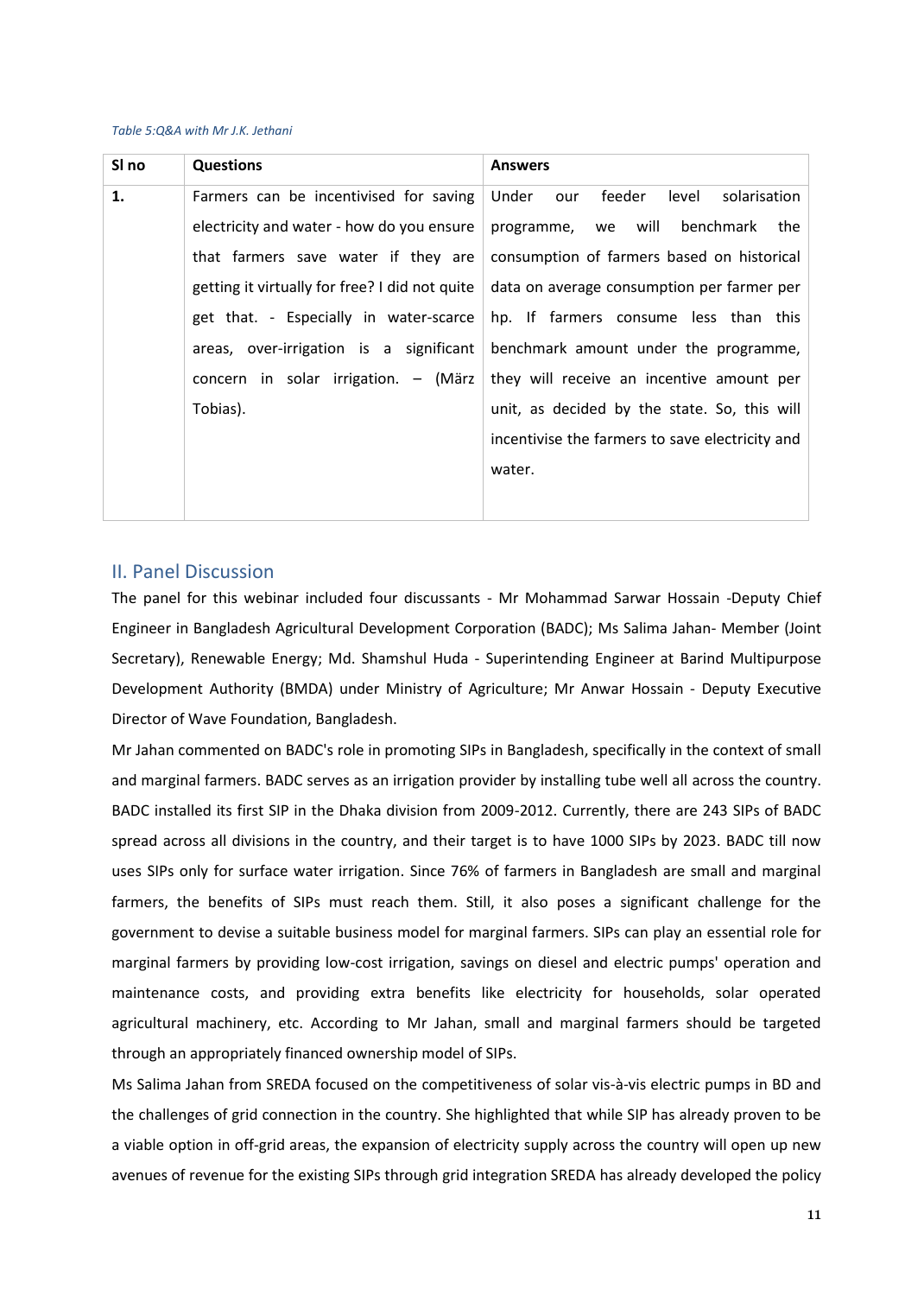guidelines. At this moment, SREDA has no further interventions planned to make SIPs competitive with grid electricity. After approval of the draft SIP roadmap by the power division, SREDA will revise its 2008 Renewable energy policy and develop further action plans based on that roadmap. SREDA will also study the impacts of SIP grid integration projects, but the expectation is that it will make SIPs financially sustainable. However, there are many challenges of grid integration of SIPs – firstly, in most cases, project sites are sometimes up to 200 meters away from the grid, and the project owners have to bear the cost of grid connection, which could be a challenge. Grid stability is another issue that might affect the capacity to take the intermittent RE electricity. The grid can take up to 10% RE electricity (currently, RE share is less than 4%). Finally, grid integration will also necessitate enhancing substation capacity and capacity of the distribution network, which will be the government's responsibility. But even with all these constraints, SIPs still have a clear business case, according to Ms Jahan and should not require any more financial support from the government. But policymakers in Bangladesh should keep an open mind on judging SIPs, which might not be a cost-effective idea for scaling up RE in future, where new technology might be more suitable.

Md. Shamshul Huda from BMDA described BMDA's role in SIP expansion. BMDA is using only surface water for SIPs. According to the MI census, 173000 LLPs in Bangladesh are operated by diesel, so BMDA has the excellent potential of replacing diesel LLPs with solar power for irrigating surface water. Also, they follow a very different institutional model, where SIPs run on prepaid metering systems and all SIPs run under the supervision and logistic support of BMDA. Both IDCOL and BMDA are working on expanding SIPs in Bangladesh with very different models, but there is no challenge between IDCOL and BMDA.

The final panellist was Mr Anwar Hussain from WAVE Foundation, who shared the experience as a sponsor of IDCOL SIPs. He highlighted the challenges they are facing at the moment in terms of the profitability of their business. Their revenue depends on whether farmers are cultivating Boro rice, which requires a lot of irrigation. But with changing market conditions, farmers have shifted towards other crops. This has affected their revenue a lot, and the loan repayment has become an issue. In this context, grid connection has become very crucial for the viability of the business model.

<span id="page-11-0"></span>*Table 6:Questions to panellists*

| SI no | <b>Questions</b>                                                                       | <b>Answers</b>                                                    |
|-------|----------------------------------------------------------------------------------------|-------------------------------------------------------------------|
| 1.    | For the issue of Irrigation License, i.e., Mr Mohammad Sarwar Hossain:                 |                                                                   |
|       | Solar Pump Vs Electrical Pump, which gets   The new law should not impact the          |                                                                   |
|       | priority? Do you have any policy on these                                              | growth of SIPs, as it will protect the SIP                        |
|       | issues? – (Shamim Reza). Secondly, what $\vert$ command area from the competition      |                                                                   |
|       | do you think of the new GW legislation $\vert$ with new diesel or electric pumps. SIPs |                                                                   |
|       | that                                                                                   | requires a minimum distance are much less costly than diesel, and |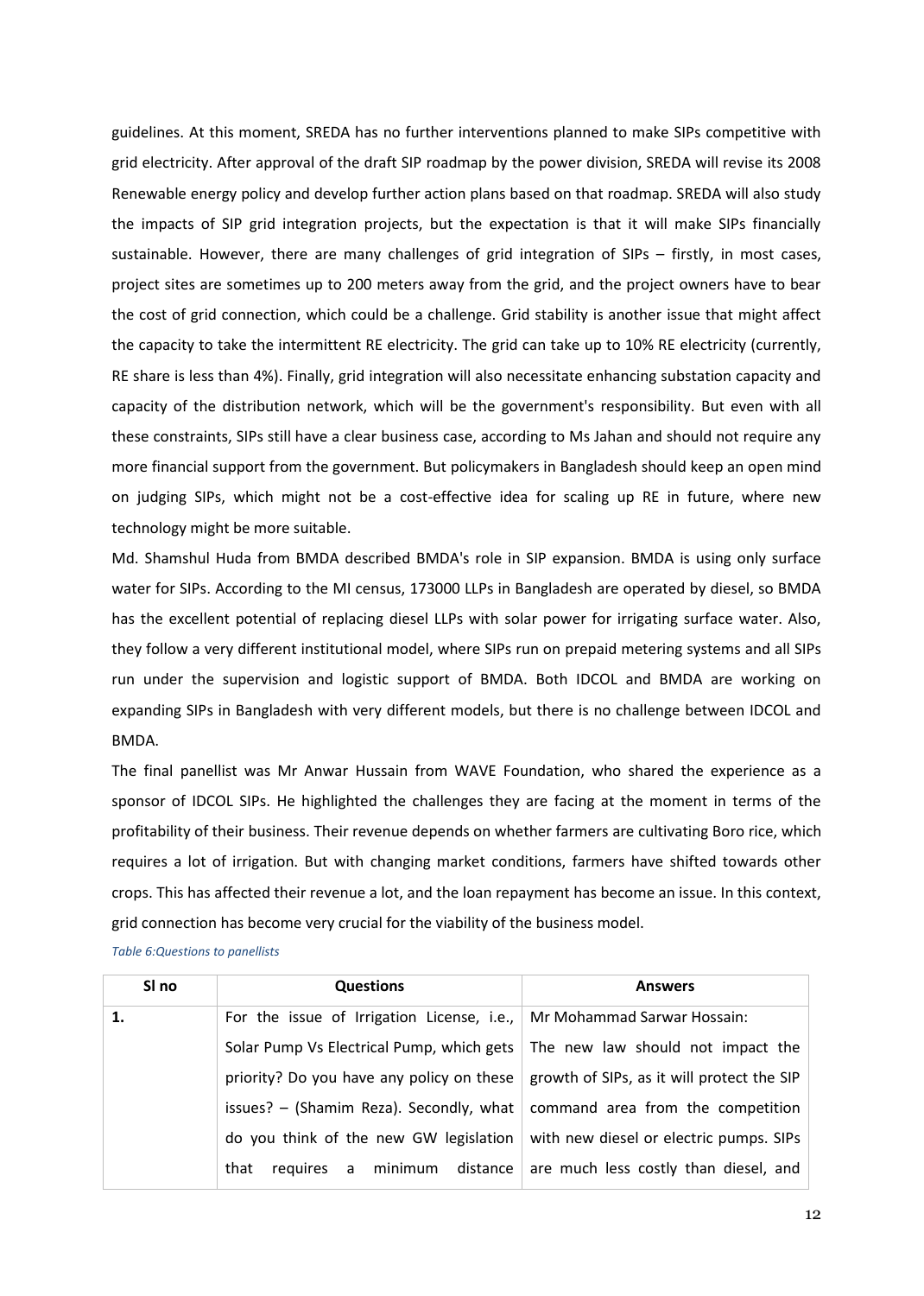|    | between pumps, and would that impact                | hence farmers will replace their diesel |
|----|-----------------------------------------------------|-----------------------------------------|
|    | the growth of solar pumps in Bangladesh -           | irrigation with water from SIP.         |
|    | (Aditi Mukherji)                                    |                                         |
|    |                                                     |                                         |
| 2. | the<br>experience<br>view<br>Any<br>on<br><b>or</b> | Mr Mohammad Sarwar Hossain:             |
|    | for<br>$0.5-1HP$<br>opportunity<br>need<br>or       |                                         |
|    | standalone SIP in Bangladesh? - (Martina            | BADC uses three types of pumps: 0.5     |
|    | Groenemeijer)                                       | Hp, 1 Hp and 1.5 Hp, and they have not  |
|    |                                                     | faced any challenge. Since most         |
|    |                                                     | farmers grow paddy, they need bigger    |
|    |                                                     | pumps, and according to Mr Hossain, 1   |
|    |                                                     | Hp pumps are suitable.                  |
|    |                                                     |                                         |
| 3. | Whether the arsenic contamination in                | Dr. Marie Charlotte Buisson:            |
|    | groundwater also has been taken care of             | SIP site selection by IDCOL makes sure  |
|    | along with the solarisation for energy,             | to avoid locations affected by arsenic  |
|    | especially for operating the pumps? $-$             | contamination of groundwater.           |
|    | (Naveen Mangal Joshi)                               |                                         |

### <span id="page-12-0"></span>Top three take away from the webinar 3, and how and whether SoLAR future work can address them?

Takeaway 1: There are many different models of SIPs in Bangladesh, and not all of them are yet operational. Some of them are in the pilot stage. It is crucial to study these alternative models, understand their strengths and weaknesses, and help make an informed decision on the suitability of alternative models under different conditions in the country. SDC SoLAR project will be making some of these comparisons of alternative models, for example, the fee for service model vis-a-vis the ownership model of BREB.

Takeaway 2: Another significant issue is that solar pumps are used for only a limited number of days during the year. Most of the energy from solar panels just gets wasted. Most of the current use is entirely dependent on Boro cultivation. Many financial models are based on the supposition that farmers will grow many areas under Boro, the more water-intensive crop. But if the cropping pattern changes, then those financial models are no longer viable. Grid integration of SIPs will enable selling the excess energy from solar panels into the grid and earn extra revenue. This can be the solution in making SIPs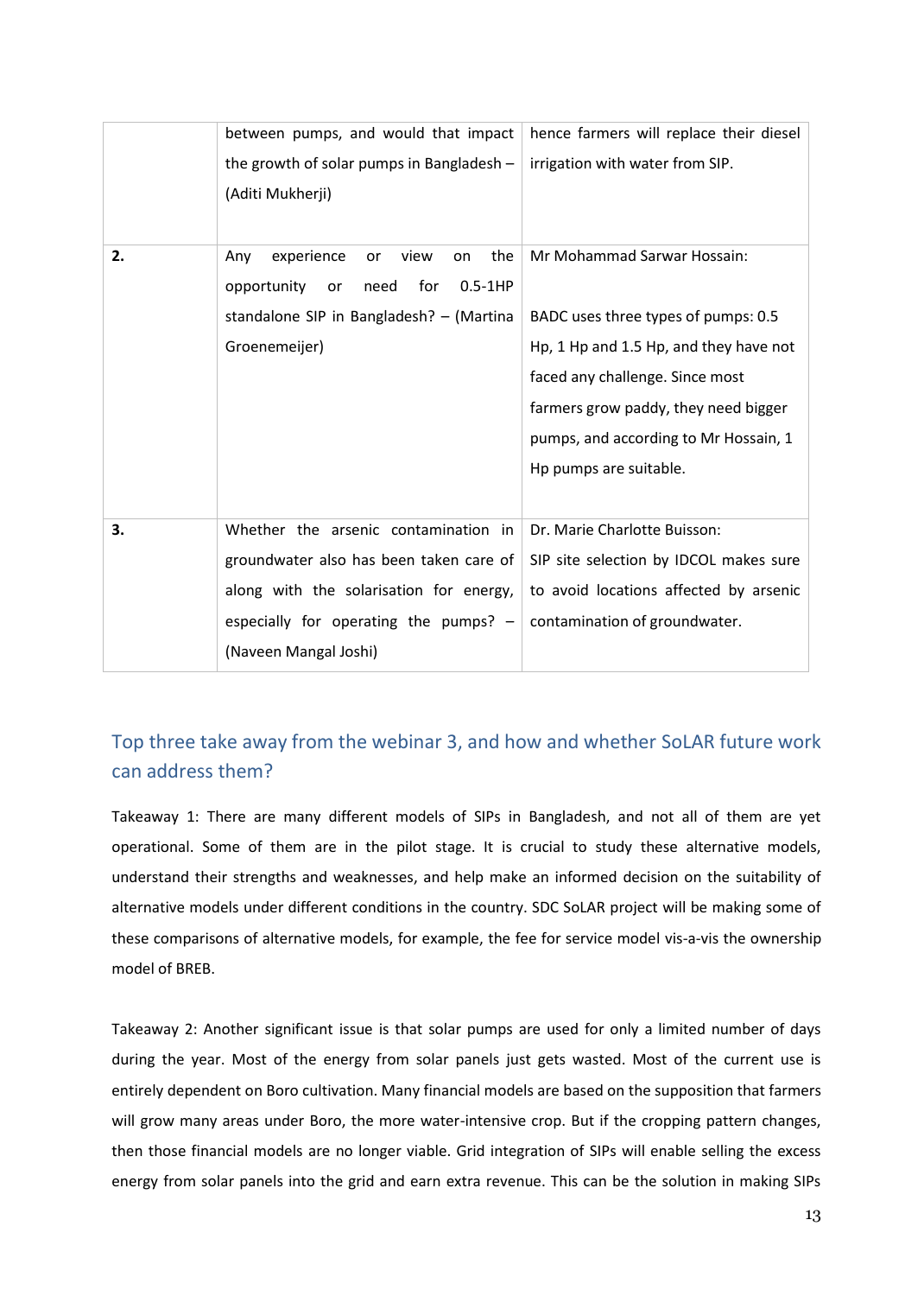financially viable, but their impact needs to be studied carefully, and appropriate adaptations might be needed to make it go forward. Our SoLAR project will explore several such cases and hopefully contribute to that discourse.

Takeaway 3: SIPs will have impacts, not all of which will be captured by analysing the financial viability of a particular model. Any informed decision on the future role of SIPs in Bangladesh should consider those impacts like reduction in green-house gas emissions, impact on poverty and food security of farmers through cheaper irrigation, impact on groundwater usage etc. Our study will look into these impacts to help policymakers make an informed decision.